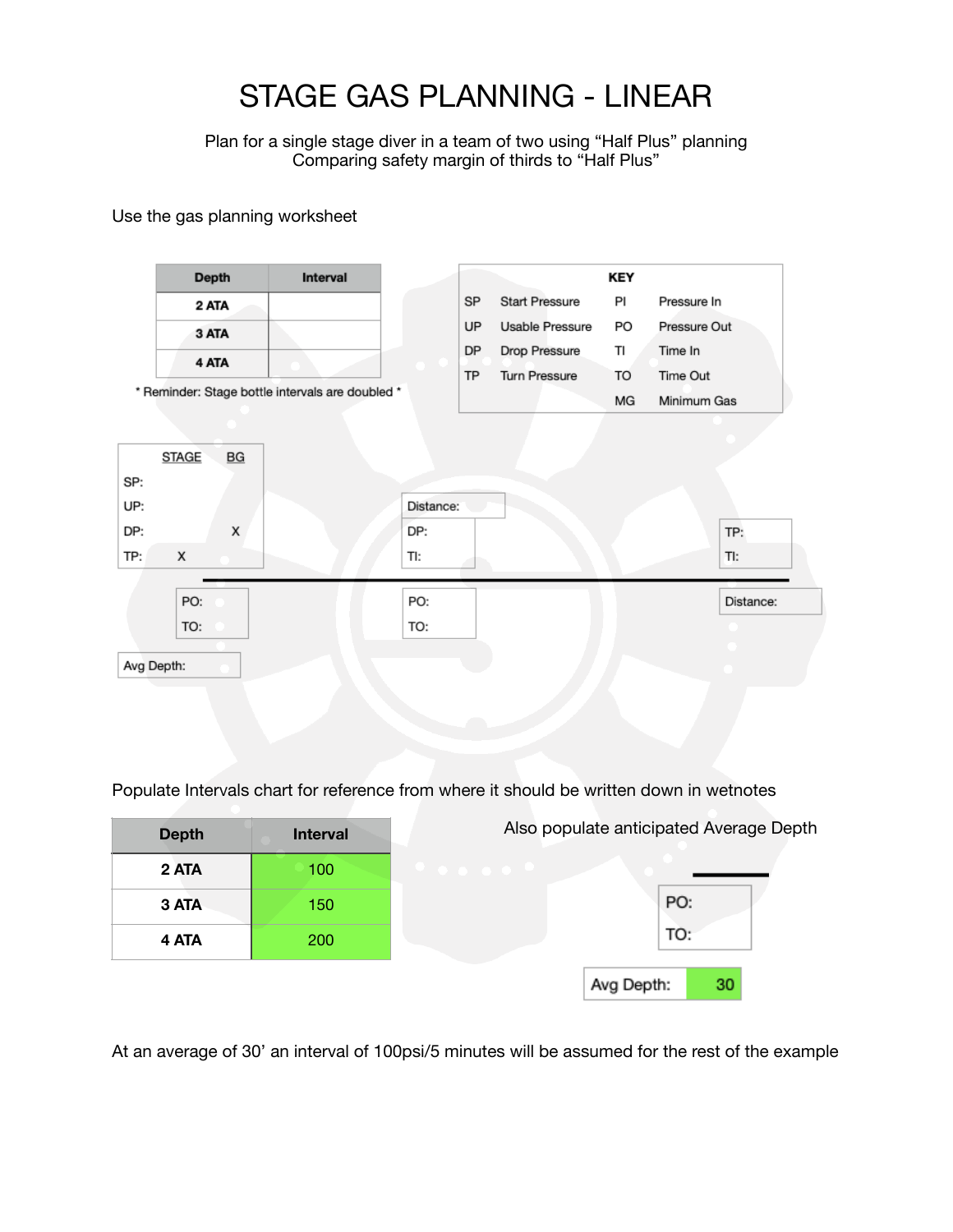#### **Normal Dive**

Starting with a full set of AL80s and a full stage bottle we can populate all the SP: 3000 Using "Half Plus" on the stage we determine DP on the stage  $SP/2 + 200 = DP$  $3000/2 + 200 = 1700$ 

 $SP - DP = UP$  $3000 - 1700 = 1300$ 



Now we set aside the volume used in the stage aside as a reserve in backgas First we convert that pressure from the stage into volume

V = Pressure / 100 X Tank Factor  $V = 1300 / 100 X 2.5$  $V = 13 X 2.5$  $V = 32.5$  cf Round to 33

 $V = P/100$  X TF

 $P = V/TF X 100$ 

Next we convert that volume back to pressure in doubles P = Volume / Tank Factor X 100  $P = 33 / 5 X 100$  $P = 6.6 X 100$  $P = 660$  psi

Remember that single tank tank factors are 1/2

That 700psi is our safety reserve to be set aside from the rest of our UP calculation in doubles Doubles are full to 3000 psi, subtract that safety margin  $3000 - 700 = 2300$ 

2300 is our Provisional Starting Pressure Calculate thirds based on this Provisional Pressure 2300 drops down to 2100  $2100/3 = 700$ 700psi is our UP

 $SP - UP = TP$ 3000 - 700 = 2300

Round to 700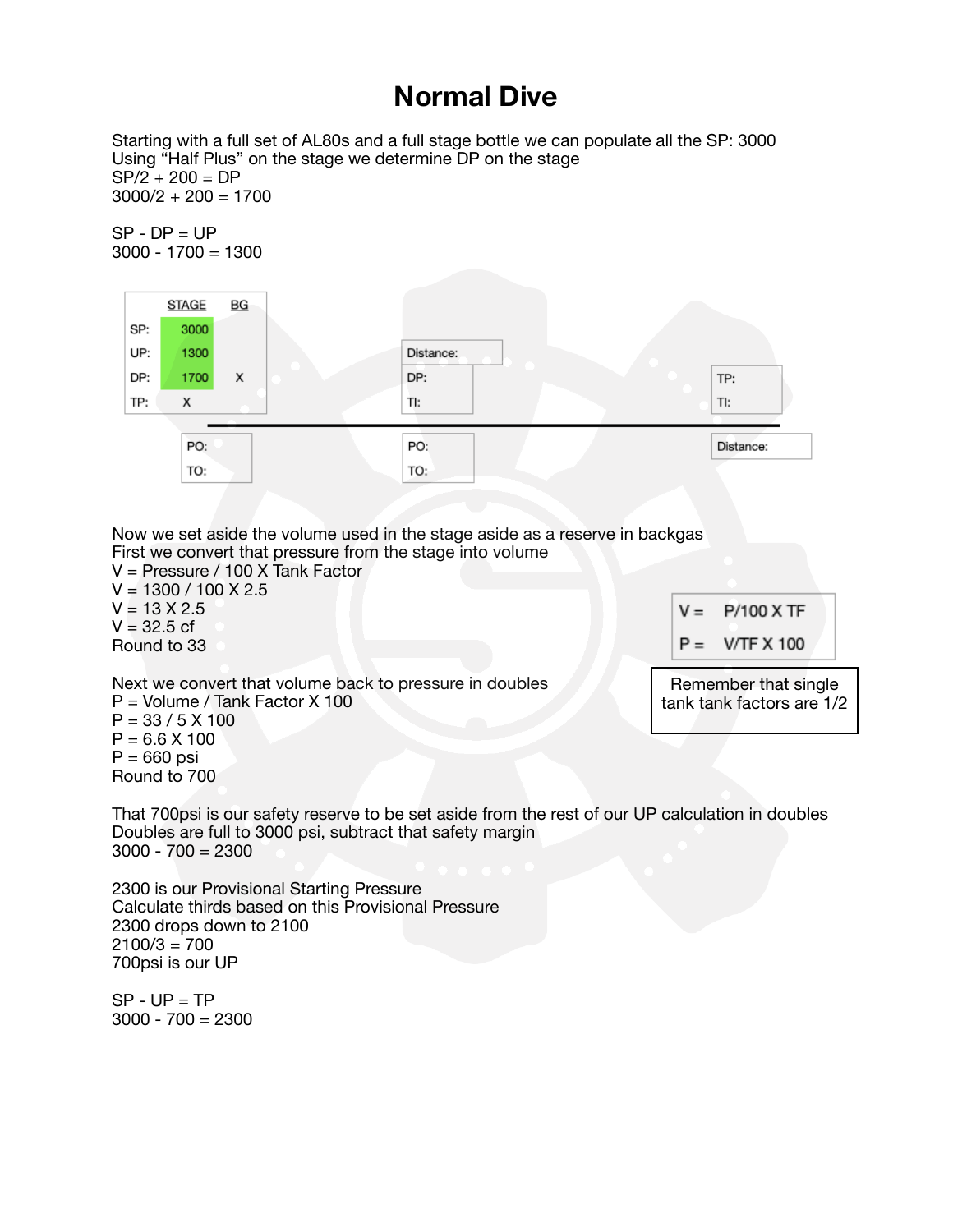Backgas numbers can be filled into the table



We expect to drop the stage at about minute 32 1300 psi usable pressure  $/$  200 psi intervals X 5 minute intervals = drop time  $1300 / 200 X 5 = 32.5$ 

We can further expect that at 30fpm our drop will be approximately 960 feet penetration 32 min X 30fpm = 960

| <b>STAGE</b> | BG   |
|--------------|------|
| 3000         | 3000 |
| 1300         | 700  |
| 1700         | x    |
| х            | 2300 |
|              |      |
| TO:          |      |
|              | PO:  |

From this point the dive continues to backgas TP of 2300

700 psi used / 100 psi interval X 5 minute intervals = time spent on backgas 700/100 X 5 = 35 minutes

32 minutes to the drop, one minute for drop, plus 35 minutes swimming places us at minute 68

Additional 35 minutes swim multiplied by 30fpm gives us another 1050 feet or 2010 total

|     | <b>STAGE</b> | BG   |                  |     |
|-----|--------------|------|------------------|-----|
| SP: | 3000         | 3000 |                  |     |
| UP: | 1300         | 700  | Distance:<br>960 |     |
| DP: | 1700         | х    | DP: 1700         | TP: |
| TP: | х            | 2300 | TI:<br>32        | TI: |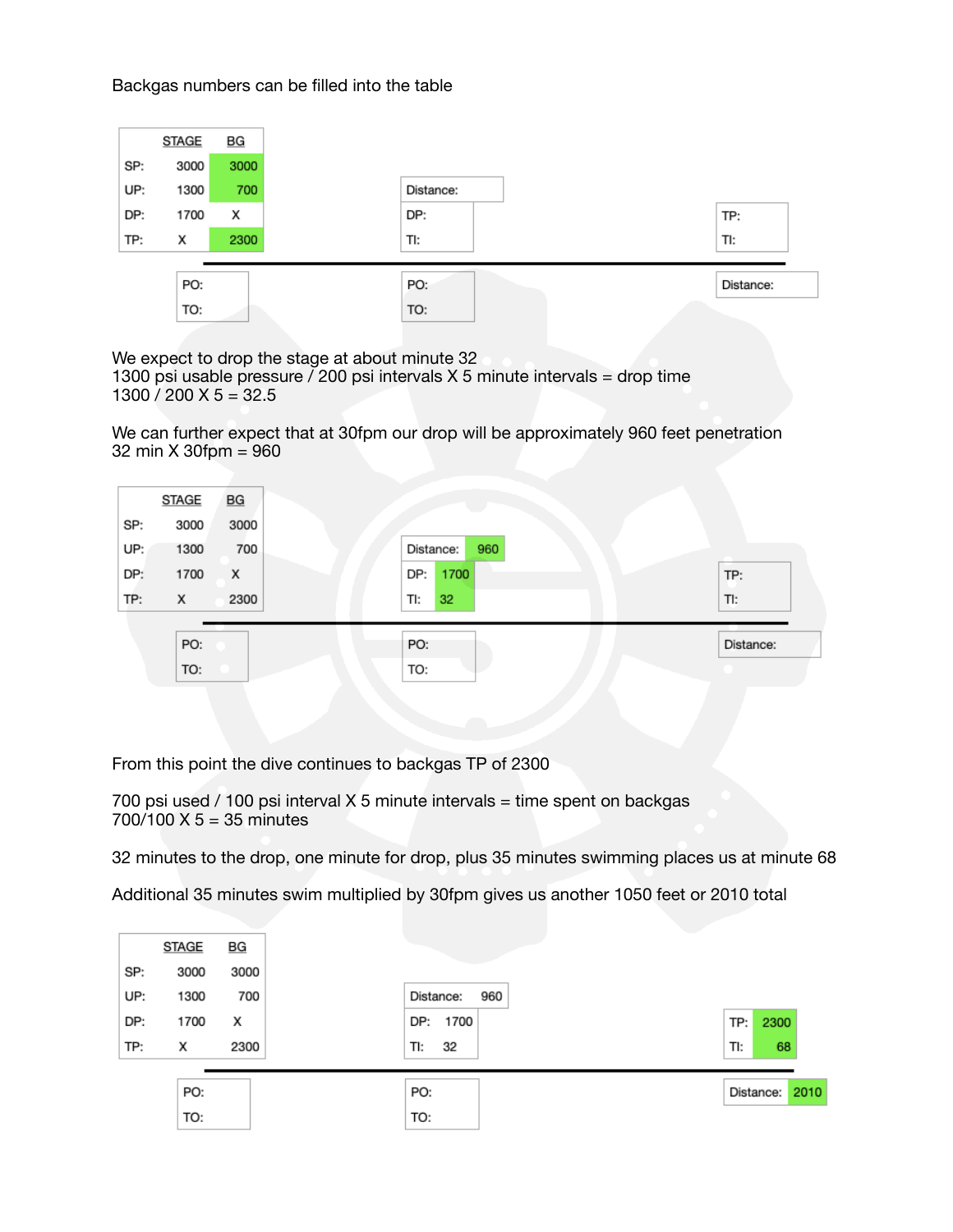A thumb is deployed and the dive is turned

All things being equal the team arrives back at the drop bottles 35 minutes later at minute 103 Diver has breathed 700psi out and 700psi back leaving 1600psi in backgas



Stage bottles still containing 1700psi are collected A minute or so is added on to runtime as everyone gets their stages sorted At minute 104 everyone is back underway towards the exit.

It took 32 minutes to swim in, it should take 32 minutes out This places the surface time at minute 136

It took 1300psi in, it should take 1300psi out This places the stage bottle gauge at 400psi

| 3000<br>3000<br>700<br>Distance:<br>960<br>1300 |     | <b>STAGE</b> | BG  |            |                |
|-------------------------------------------------|-----|--------------|-----|------------|----------------|
|                                                 | SP: |              |     |            |                |
|                                                 | UP: |              |     |            |                |
| DP:<br>DP: 1700<br>1700<br>X                    |     |              |     |            | TP: 2300       |
| TP:<br>2300<br>TI:<br>32<br>х                   |     |              |     |            | TI:            |
|                                                 |     | PO:          | 400 | PO: 1600   | Distance: 2010 |
|                                                 |     | TO:          | 136 | 103<br>TO: |                |

Between the remaining 400psi (10cf) in the stage and 1600psi (80cf) in backgas we are still surfacing with a ton of gas

Which is not a terrible bother because it has been more than 2 hours and everyone is hungry anyway

But why reserve so much gas?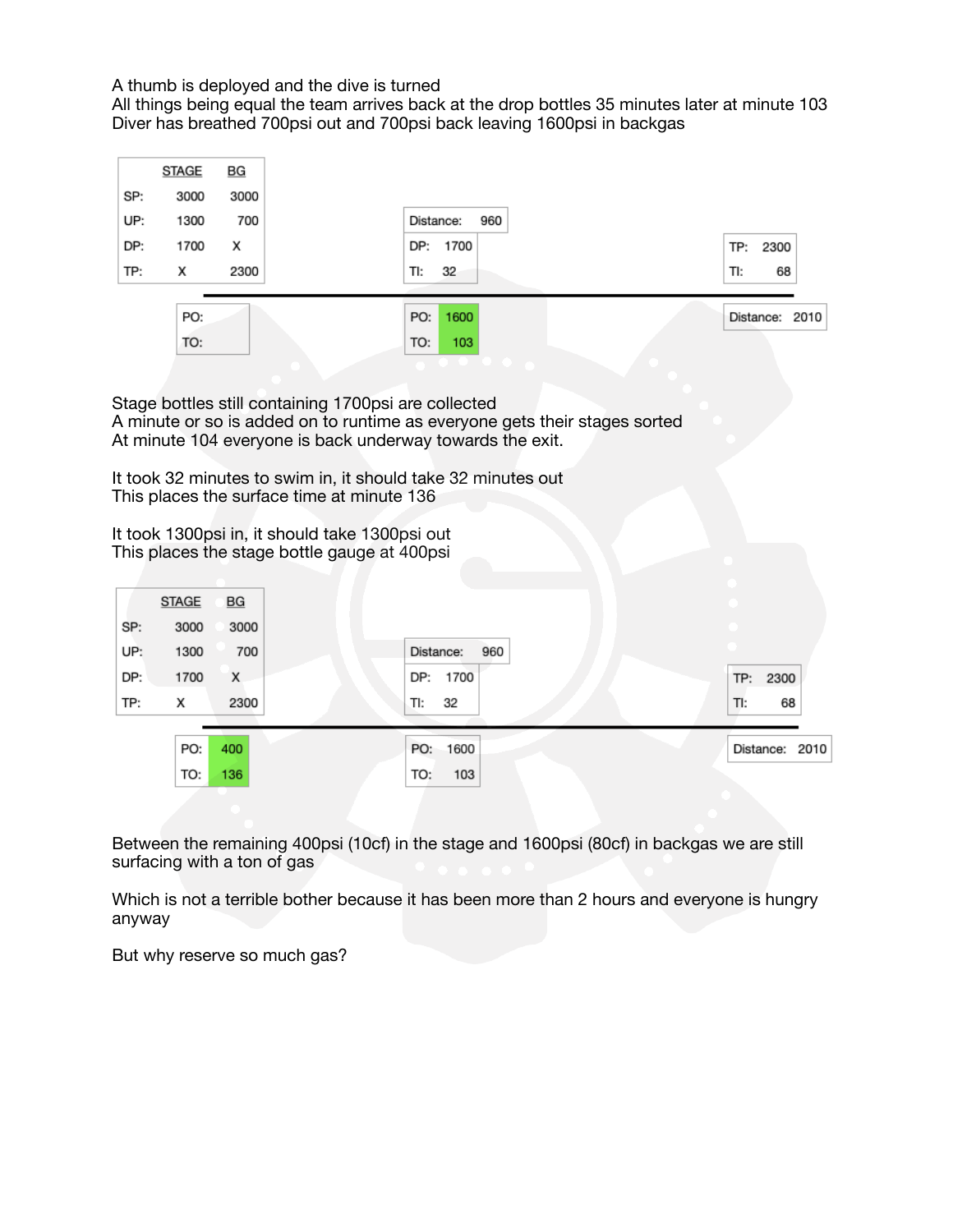### **OOG Emergency**

We can skip over the failure of OOG during the backgas portion of the dive We've planned within thirds, obviously enough for two to share back to the stage bottles

We can also skip over the potential failure of a retrieved stage bottle We went through the whole reserved gas exercise, right?

If you want to do the math on each of these possible losses of gas, be my guest

What we should explore is a dual failure: OOG at maximum point of penetration AND discovering a failed stage

Returning to the maximum point of penetration…. A teammate suffers a catastrophic gas loss mandating gas-sharing



We'll assume, for the exercise, that all divers precisely share an RMV Each diver used 700psi (35cf) to get to this point after dropping the stage bottles Two divers will require 70cf (1400psi) to return to that point

35 minutes back to the stages place us at minute 104 (adding a minute for gas share) 1400psi gas shared from tanks starting at 2300psi TP = 900psi remaining in backgas



And this is when calamity strikes again…

The OOG diver's stage is also malfunctioning

The OOG diver remains on donated backgas while the donating diver gas switches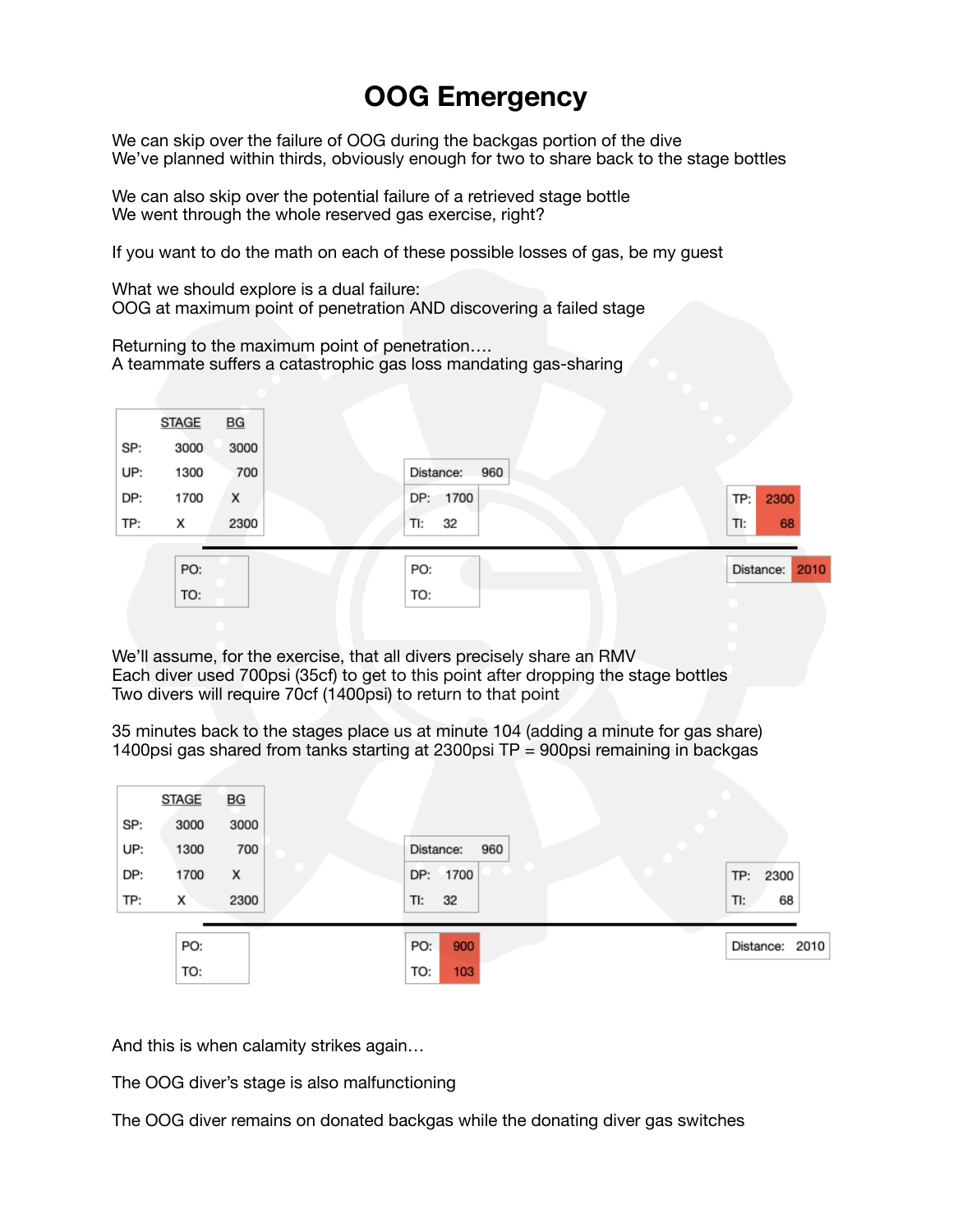Each diver used 1300psi from a single bottle (33cf) to make it to this point Each diver requires 33cf to get home

The donating diver is breathing their stage as normally and, therefore, we know has plenty of gas

The OOG diver continues to have access to 900psi (45cf) of denotable gas from the donating diver's back

33cf in redundant gas supply  $= \sim 700$ psi

We add yet another minute for the stage pickup kerfuffle and a 32 minute swim out Our divers surface at minute 137

After more than an hour of swimming very close together



But there is still gas in everyone's reg so everyone can go home for tea and cookies

#### \*\*NOTE\*\*

The above accident management plan sharing gas all the way to the exit assumes doubles.

In sidemount configuration the OOG diver should remain on whatever functional stages are available for as long as possible to allow for independence and speed/efficiency of exit.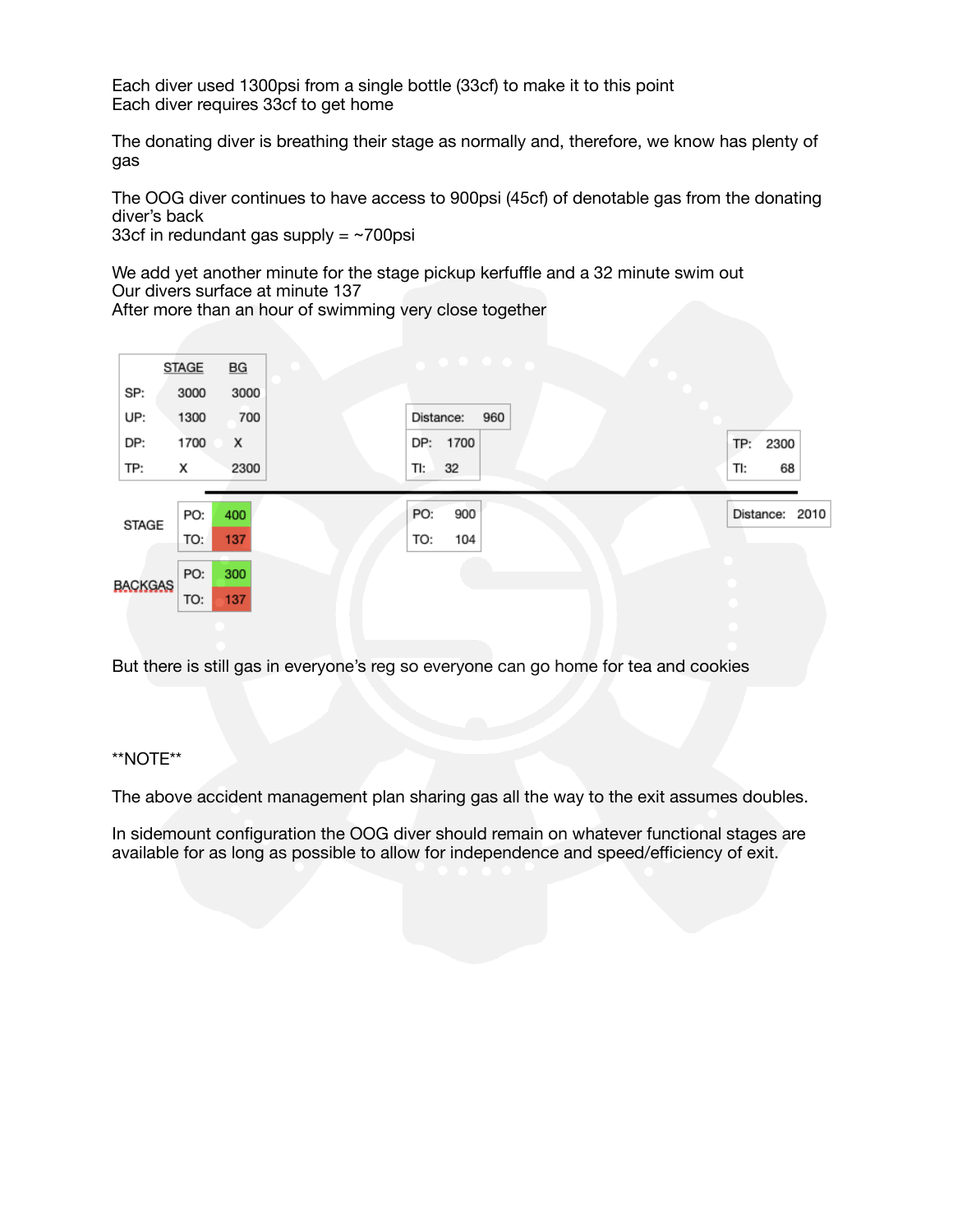## **Why Not Straight Thirds?**

This is the most common mistake applied to stage bottle gas planning

Without going step-by-step, all other parameters are the same, this is the way such a dive would play out if all goes well



Drop was made at 25 minutes and 750 feet penetration Compared to 32 minutes and 960 feet penetration using "Half Plus" - 7 minutes later

Turn is at 75 minutes and 2250 feet penetration Compared to 68 minutes and 2010 feet penetration using "Half Plus" - 7 minutes earlier

Total run time of 152 minutes compared to 136 Dive time difference of 16 minutes and 200 feet of penetration

Is losing that dive time and penetration worth the frustration of all the extra math?

|     | <b>STAGE</b> | BG   |                  |                |
|-----|--------------|------|------------------|----------------|
| SP: | 3000         | 3000 |                  |                |
| UP: | 1000         | 1000 | 750<br>Distance: |                |
| DP: | 2000         | X    | DP: 2000         | 2000<br>TP:    |
| TP: | х            | 2000 | 25<br>TI:        | TI:<br>75      |
|     |              |      |                  |                |
|     | PO:          |      | PO:              | Distance: 2250 |
|     | TO:          |      | TO:              |                |

Same failure as before - total OOG at maximum point of penetration